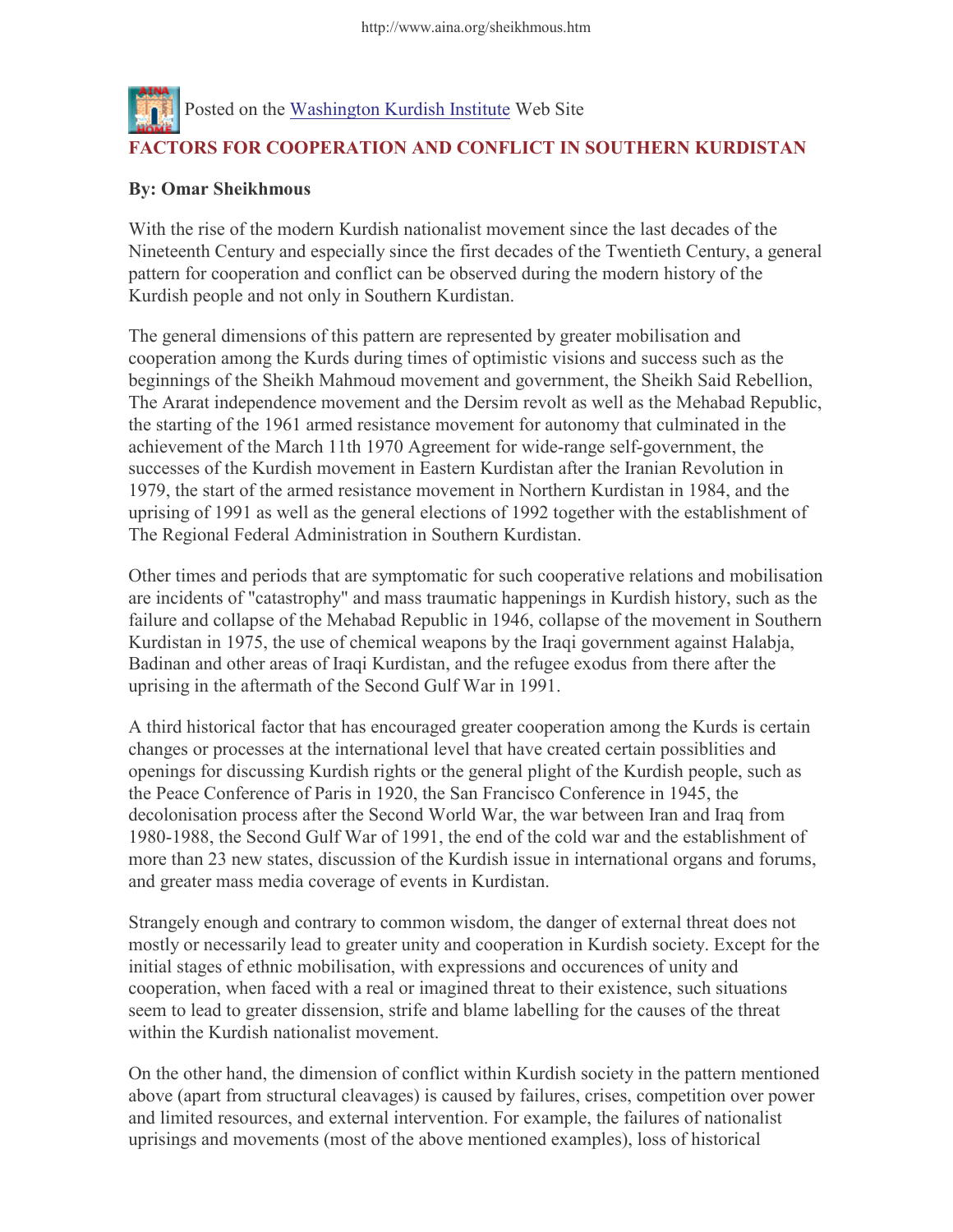opportunities in achieving their aims, mistakes committed by immature and incompetent leaderships, differences in outlook and aspirational visions between educated urbanised modernist elites and semi-literate reactionary tribal and traditional elites, and frustrations caused by external regional intervention that deepen internal divisions and encourage internal strife through support to different adversaries in the hard competition for power and resources in Kurdish society, or the opposite process of Kurdish political actors seeking outside support in tipping the balance in their favour in their competition with other Kurdish forces..

Turning now to the current situation in Southern or Iraqi Kurdistan, one can discern the following factors for cooperation and conflict there:

## Factors for Conflict

Theoretically, one can think of a number of inter-ethnic i.e. Kurds against non-Kurds or intra-ethnic i.e. Kurds against Kurds types of conflicts. Among the most obvious types of inter-ethnic conflicts are those that have taken place between the Kurds and the majority ethnic group i.e. the Arabs and their power elites, since the establishment of the state of Iraq in the 1920ís and their inclusion into that state against the will of their own majority. Another source of possible conflict is that between the Kurds and minority ethnic groups living in Southern Kurdistan e.g. Assyrians, Syriacs, Assyro-Chaldeans, Armenians, Turcomans and Arabs. For example land legitimately belonging to Assyrians and Chaldeans was confiscated by KDP commanders in Badinan in 1993 and 1994. Some of their public spokesmen and representatives in the Kurdish National Assembly were also murdered under very mysterious circumstances after protesting against such unjust confiscations by KDP officials. Iraqi Arab settlers in the Kirkuk area and Arbil plain were at times subjected to collective forms of punishment by Kurdish resistance groups. A third type of such conflict is that of Iraqi Kurds entering into conflict with Turkey, Iran and possibly Syria.

In the sphere of intra-ethnic conflicts, a number of real and hypothetical conflicts can be pointed out. Firstly, conflicts that have or may take place between Kurds of Iraq and Kurds from Iran (both political forces and refugees residing in Southern Kurdistan like KDPI, Komala, Khebat, etc.). Such conflicts have taken place earlier between Iraqi KDP and KDPI of Iran. Secondly, conflicts between Kurds of Iraq and Kurds from Turkey mainly the Kurdistan Workers Party (PKK) and the refugees in Atroosh camp. Conflicts between the joint Regional Government of Iraqi Kurdistan and PKK forces took place in October 1992 and between PKK and Iraqi KDP in March 1995 and ever since May 1997. Consequently, Iraqi KDP unashamedly refused refuge to Kurdish refugees from Turkish Kurdistan and expelled them from their areas of control. These have now through UNHCR mediation been granted assylum by the government of Saddam Hussein.

Thirdly, certain political, social, religious, regional, tribal and language cleavages within the Kurds in Iraq might and have led to a number of conflicts over the years. For political conflicts, one can mention the recurrent fighting between the Patriotic Union of Kurdistan (PUK) and the Kurdistan Democratic Party of Iraq (KDP-Iraq), between the KDP and the Socialist Party (SP), between the PUK and the Islamic Movement of Kurdistan (IMK), between Hizbollah and some of its splinter groups, between KDP and IMK, between the joint Regional Government before 1994 and some leftist and dissatisfied groups, between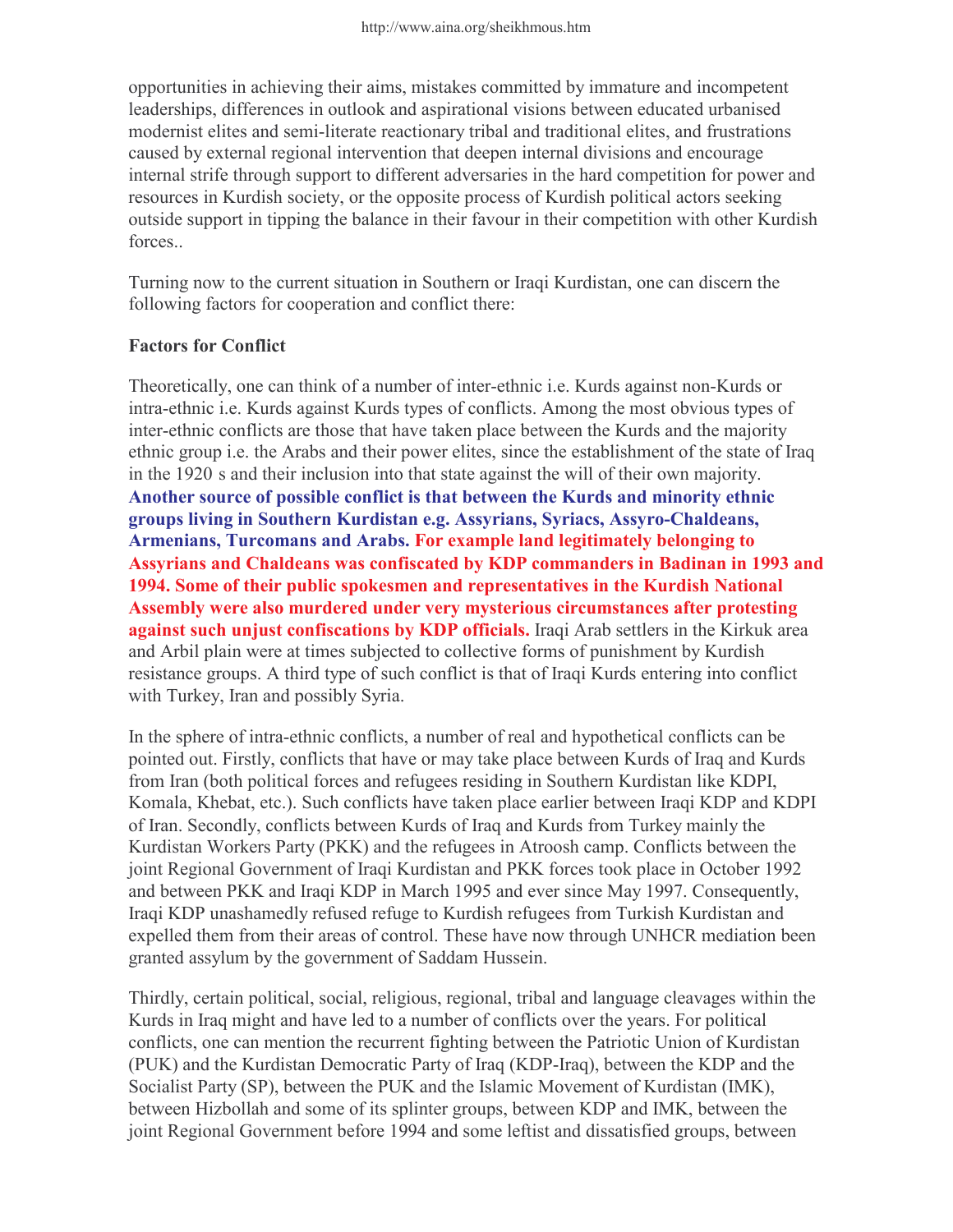pro-Iraqi government Kurds and all other anti-government Kurds, and recently a very sinister act of collective murder has taken place by the PKK in Southern Kurdistan against a group of Iranian Kurds belonging to a mysterious organisation calling itself "The Union of Revolutionaries of Kurdistan" that were refugees in Arbil in Iraqi Kurdistan. It is reliably reported that they were closely associated with Iraqi Intelligence, Iraqi KDP and KDPI.

Social cleavages between different classes, between the new ruling Kurdish elites of KDP and PUK that have replaced the Iraqi Arab ruling elite and the rest of the Kurdish population, between deportees and internal refugees from Kirkuk, Khaneqin and Mosul area and the "normal" or "regular" population of the areas of the no-fly zone. Incidents of conflict and mass protest movements of dissatisfaction with the Kurdish administrations in Arbil and Sulaimania, especially among the very poor, the unemployed and the downtrodden have occurred on a number of occasions in the last few years.

Religious cleavages that exist within Kurdish society among the Sunni, Shiite, Ahli- Haqq, Yezidi, Shabak and other religious convictions might become an explosive source of future conflict at certain times despite the long history of religious pluralism and tolerance in Kurdistan.

Language or dialectal cleavages between Kurmanji or Badini, Sorani, Hewrami, and Feyli might become a source of future conflict if the current political and geographical divisions between the areas controlled by PUK and KDP are further entrenched. This will most likely strengthen sub-national and local loyalties instead of common national ones as a result of division and warlordism and the exercise of collective intimidation and harassment against each sides supporters and sympathisers. These in turn might further strengthen earlier existing extremely harmful and divisive tribal and regional cleavages in Kurdish society.

One of the most important factors that has given rise to conflict is the lacking of a democratic and a pluralist political culture within the parties and movements that exist in Southern Kurdistan. The totalitarian character of these organisations that were modelled on non-democratic nationalist, socialist and communist parties in the Middle East (ironically their leadership organs are still called "Central Committee" and "Political Bureau") resulted in applying ruthless methods for gaining power and acquiring scarce resources by every means in a very poor society without any regard to human life and dignity. This tendency combined with the traditional values and norms of a hierarchical and vertical tribal and social system leads to extreme drives towards monoplisation of power and immense hindrances towards tolerance and acceptance of the other, like what we observe now with the KDP. Hence, every dissension from itís line of thinking and policy is considered as treason and every demand for pluralism by newly aspiring political organisations is considered a threat to itís very existence and therefore must be eliminated.

Finally, external intervention by the regional states i.e. Turkey, Iran, Iraq and Syria play a very important role in provoking and giving cause to intensified intra-Kurdish conflict in Iraqi Kurdistan by supporting one or the other party in the competition for power and resources, by inciting incidents of disagreement and war, and by luring one or the other party with false promises and temptations. The Kurdish movements, too, due to their consideration for their own sectarian interests only, rather than those of the Kurdish nation as a whole, become an easy prey to these cynical games of medieval power politics by the governments of these regional states. The Kurdish movementsí geopolitical situation in a landlocked area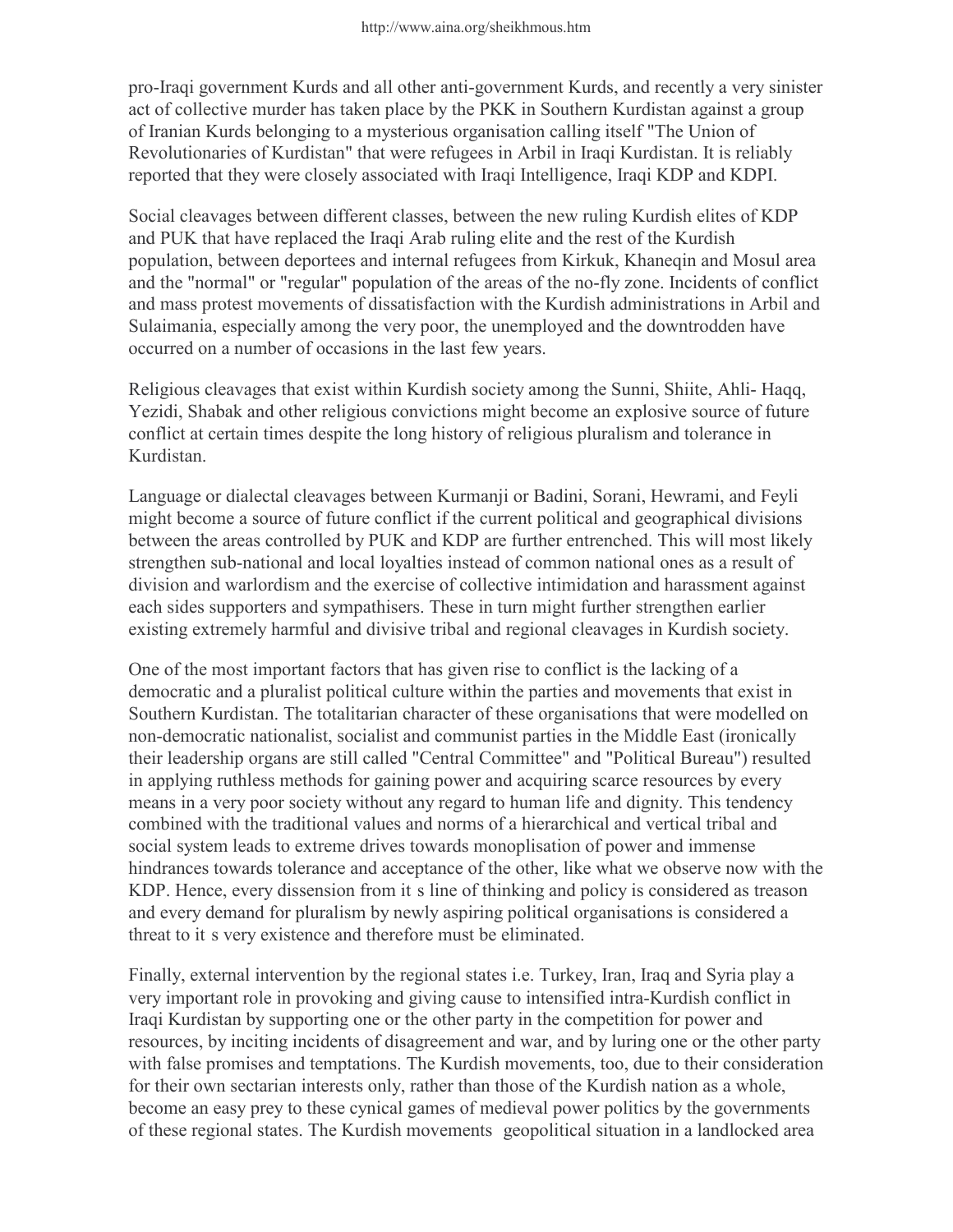of the Middle East does not help them either to get out of this strategical straitjacket, if the wish ever existed !!!

## Factors for Cooperation

Apart from the causes mentioned above, one can think of a number of conditions and factors that might encourage cooperation among the parties in Iraqi Kurdistan.

Firstly, Strong mediation by forceful negotiators from the United States and Europe might be able to "convince" (in a manner similar to the Dayton process) the two Kurdish parties in Iraqi Kurdistan i.e. PUK & KDP to return to a peaceful process with formation of a wider new coalition government and holding of new democratic elections under international supervision. This would be able to complement and build on the meagre Shaqlawa process that has been going on for few months.

Secondly, development of a sound constitutional framework for power sharing for the region of Kurdistan would deal with many fears and suspicions that paralysed the earlier coalition administration which was based on a very strange 50-50 principle. Unfortunately, the KDP refused the adaptation of a constitution for the Federal Kurdistan Region in 1992 out of fear of antagonising the Iraqi Government.

Thirdly, the oil for food program together with direct developmental aid to Kurdistan under UN and NGOís supervision has already led to cooperative relations among the parties such as a common delegation to the UN headquarters, confidence building measures concerning electricity sharing arrangements, infra structure improvements and the free movement of people. A lifting of UN sanctions on Iraqi Kurdistan together with an increased package for economic aid will certainly influence the parties towards more cooperative relations because they will become more self reliant and escape influence from Iraq, Turkey and Iran as a result of sanction busting along their borders for customs duties. The imbalance in incomes between the PUK and KDP would also disappear. A factor that has played an important role in the conflict between the parties.

Fourthly, formulation of clearer policies by the allies in the Gulf War, especially by the United States, about the future of Iraq and stronger support for the opposition in an effective manner in doing away with Saddamís regime and establishment of a democratic federal system in Iraq would give very strong signals to the Kurdish parties and incite them towards more cooperation for such future options. One can already note such indicators from recent press reports.

Fifthly, Continuation of international presence and involvement in the affairs of Iraqi Kurdistan until a democratic alternative is achieved in Iraq is a paramount guarantee for stability and cooperative relations among the Kurdish parties and movements. Absence of such a presence would leave them at the mercy of dubious regional political regimes that would work feverishly for inciting strife and discord in Kurdistan in order to regain control in the area and carry out genocidal policies again.

Sixthly, the fear of loosing every thing and be faced with a vengeful Saddam in power without any international protection might force the Kurdish parties to cooperation. Such a serious threat to their relative de facto freedom since 1991 coupled with war fatigue and public pressure from the masses of the people in Kurdistan might be yet another factor.